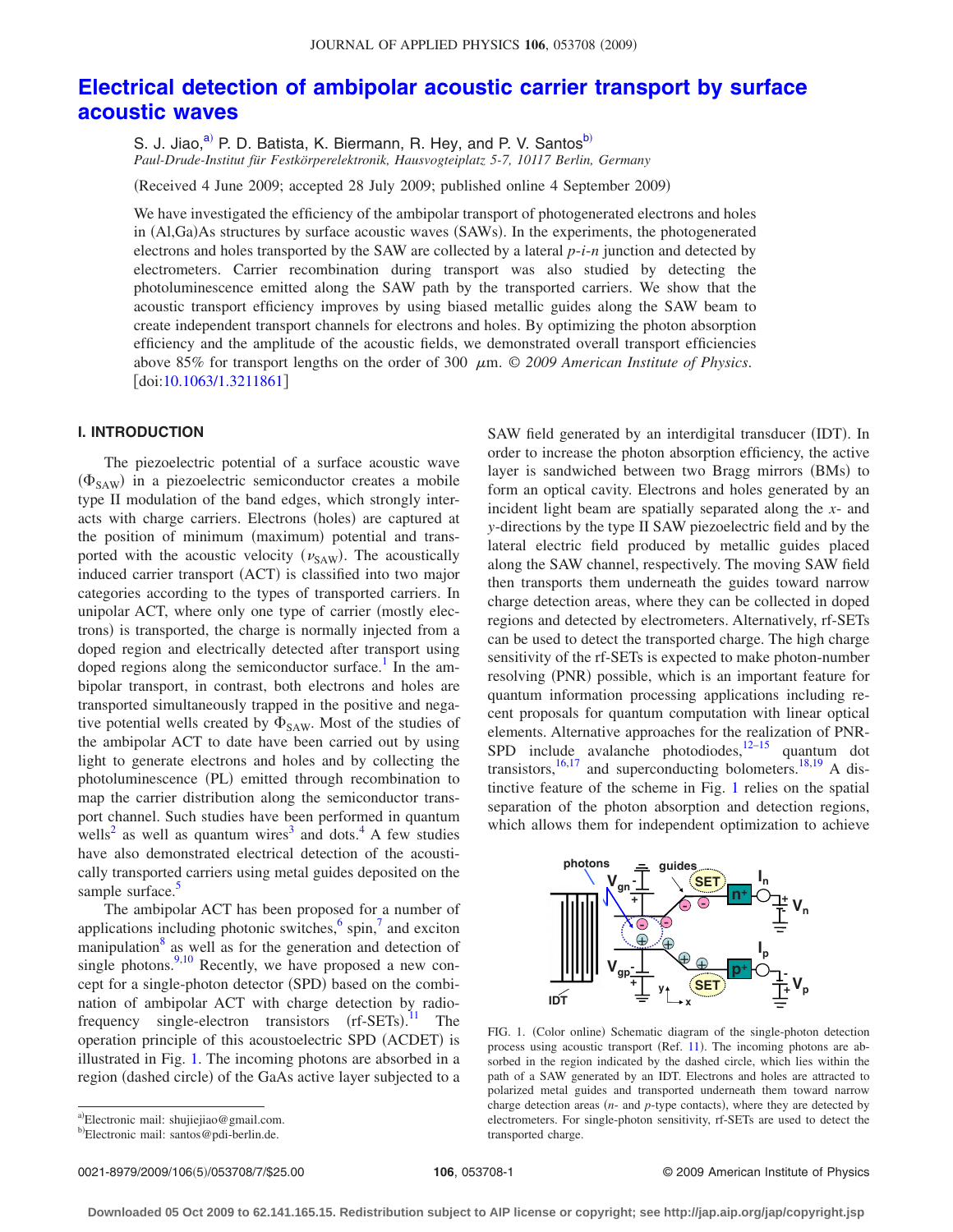<span id="page-1-0"></span>

FIG. 2. (Color online) (a) Layer structure and (b) optical reflectivity measured at 15 K (solid line). The dashed-dotted and dotted lines show the calculated reflectivity and absorptivity spectra, respectively.

high quantum efficiencies. In this way, the photon absorption area can be made sufficiently large in order to provide high photon collection efficiencies. The detection region, in contrast, can be made very small to ensure high charge sensitivity by the rf-SETs.

The ACDET requires efficient photon absorption and acoustic carrier transport for its operation. In this work, we address these issues in devices where the charge transported in a GaAs channel is collected by a lateral *p*-*i*-*n* junction and subsequently detected by electrometers. We show that the photon-to-charge conversion increases drastically by embedding the GaAs transport channel in an asymmetric microcavity. The carrier transport and collection efficiencies are studied as a function of the acoustic power and of the voltages applied to the guides and contacts. In addition, spatially resolved PL is used to investigate the role of radiative recombination centers along the transport path. We show that the devices can achieve overall photon-to-collected-charge efficiencies exceeding 85% after ACT over 300  $\mu$ m, thus demonstrating the feasibility of ACT for applications in devices for quantum information process.

The article is organized as follows. Section II describes the design of layer structures for high optical absorption as well as the steps for the photolithographic fabrication of the samples. The experimental results obtained using PL and the electrical measurements are summarized in Secs. III A and III B, respectively. The main conclusions are summarized in Sec. IV

## **II. EXPERIMENTAL DETAILS**

In this section, we describe the design considerations and the deposition of the layer structure of the detector by molecular beam epitaxy (MBE). We then discuss the photolithographic process for the fabrication of lateral *p*-*i*-*n* junction, metal guides, and acoustic transducers.

### **A. Layer structure**

A schematic diagram of the (Al,Ga)As detector layer structure grown by MBE is shown in Fig.  $2(a)$  $2(a)$ . Here, the active 448-nm-thick GaAs transport layer is sandwiched between two BM stacks of AlAs and  $Al_xGa_{1-x}$  As layers with  $x=0.3$  to form an asymmetric optical microcavity. The latter concentrates incoming photons with the operation wavelength of  $\lambda = 805$  nm within the active GaAs layer, thus significantly increasing the photon absorption. The lower BM consists of 15 periods of AlAs and  $Al<sub>0.3</sub>Ga<sub>0.7</sub>As \lambda/4$  layers producing a reflection band centered on the operation wavelength. In order to improve the efficiency of the guiding electrodes, it is important to keep the transport layer close to the surface. Due to this constraint, the upper BM consists of only one pair of AlAs and  $Al<sub>0.3</sub>Ga<sub>0.7</sub>As layers with thickness op$ timized to enhance the absorption in the  $2\lambda$ -thick GaAs active layer. As will be discussed in detail in the following section, we have deposited a  $\lambda$ -thick piezoelectric ZnO layer over the whole structure in order to increase the amplitude of the SAW piezoelectric potential. Figure  $2(b)$  $2(b)$  compares the reflectivity spectrum measured at 15 K with calculations for the reflectivity and absorptivity of the layers. The microcavity structure creates a region of minimum reflection centered around 805 nm, where a fraction of approximately 70% of the incoming photons is absorbed in the GaAs active layer. Since the microcavity resonance is blueshifted with respect to the GaAs bandgap, the optical microcavity is also expected to reduce the probability of electron-hole recombination during acoustic transport. This effect, however, only plays a minor role in the present structures due to the relatively low quality factor of the cavity.

The reduction in the Al content *x* of the  $Al_xGa_{1-x}As$ layers of the BMs can further increase the absorptivity at the operation wavelength (and therefore, the cavity quality factor). In fact, this approach was followed in the initial studies reported by us in Ref. [11,](#page-6-10) where we used  $x=0.1$ . We found, however, that  $Al_xGa_{1-x}As$  layers with  $x=0.1$  are photoconductive even for illumination with energies significantly below their bandgap (by as much as 80 meV at 15 K). This undesired photoconductivity makes the guides leaky, thereby hindering their guiding action.<sup>11</sup> Kim *et al.*<sup>[20](#page-6-17)</sup> have attributed the subbandgap photoconductivity in Al<sub>*x*</sub>Ga<sub>1−*x*</sub>As alloys with low *x* to percolation channels with low bandgap. We found that this unwanted photoconductivity (and guide leakage) can be avoided by increasing the alloy composition *x* to 0.3.

#### **B. SAW generation**

The SAWs have been generated by IDTs designed for an acoustic wavelength  $\lambda_{SAW} = 5.6 \mu m$ . The split-finger IDTs consist of a finger grating with a periodicity of  $\lambda_{\text{SAW}}/4$  leading to an acoustic resonance frequency of approximately 540 MHz. As illustrated in Fig.  $2(a)$  $2(a)$ , the sample is coated with a piezoelectric ZnO film in order to improve the SAW generation efficiency. The expected enhancement in  $\Phi_{SAW}$  induced by the ZnO coating is illustrated in the depth profiles of Fig.  $3(a)$  $3(a)$ , which were calculated using an elastic continuum model for the layer structure. The calculations assume a linear acoustic power density  $P_l = 10$  W/m, where  $P_l$  is the total acoustic power per unit length perpendicular to the SAW propagation direction. The origin  $z=0$  of the depth scale corresponds to the position of the ZnO/(Al,Ga)As interface and the different layers can be identified by the mass density  $\rho$  displayed in the right vertical scale. The amplitude of the piezoelectric field at the surface of the ZnO-coated structure exceeds the one in noncoated samples by a factor of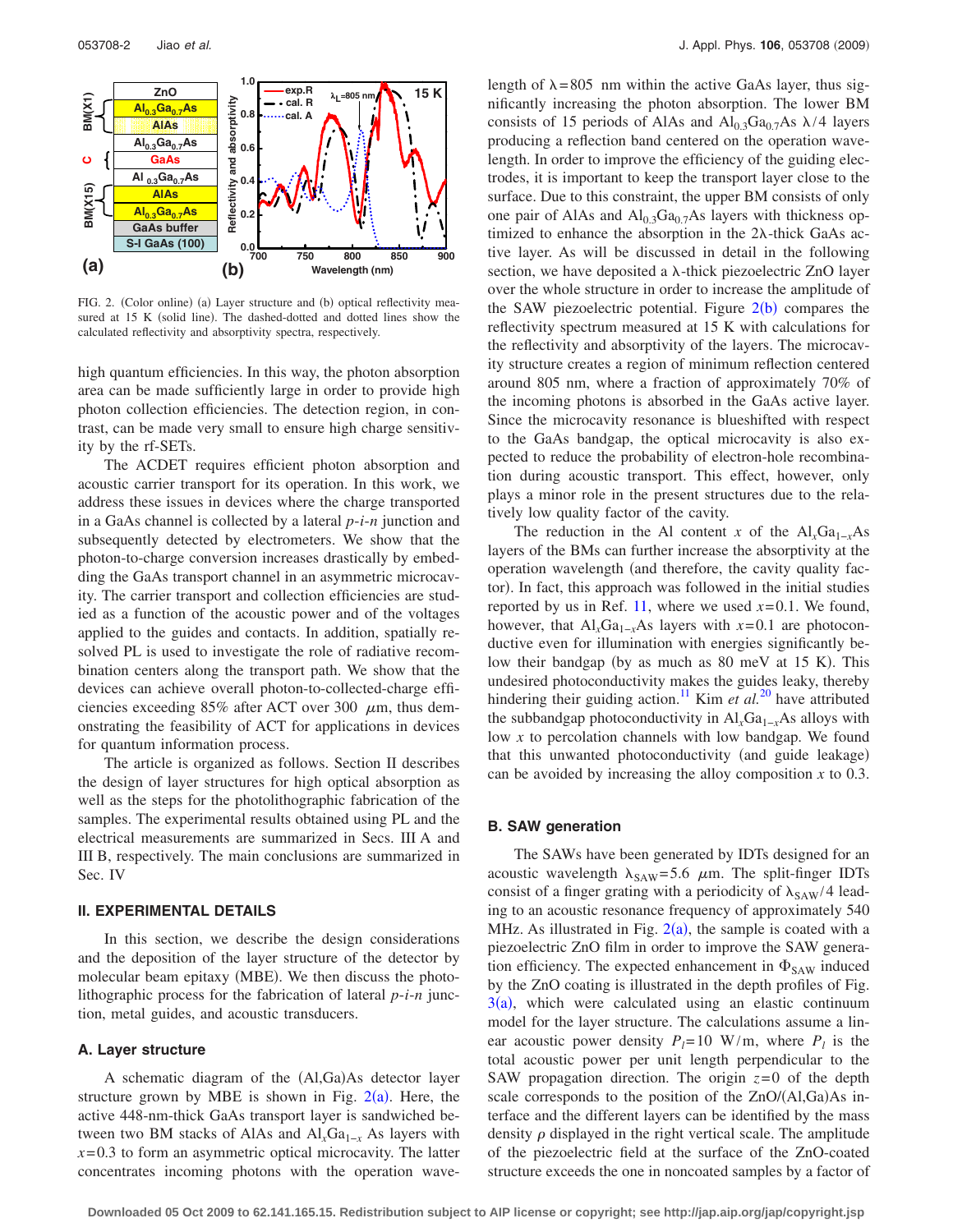<span id="page-2-0"></span>

<span id="page-2-1"></span>

FIG. 3. (Color online) (a) Depth dependence of the amplitude of the piezoelectric field  $(\Phi_{SAW})$  calculated for samples with and without a 400-nmthick  $ZnO$  coating layer. The reference depth  $z=0$  corresponds to the interface between the ZnO layer and the MBE-grown structure. The right scale displays the depth dependence of the mass density  $\rho$ . (b) Comparison of the rf-reflection coefficient  $s_{11}$  for IDTs on samples with and without ZnO coating.

4.6, thus leading to a higher SAW generation efficiency. Also, for the same acoustic amplitude  $P_l$ ,  $\Phi_{SAW}$  is approximately 50% larger in the GaAs transport layer of the coated samples.

The enhancement in the SAW generation efficiency induced by ZnO coating is supported by measurements of the rf-power reflection coefficient  $(s_{11})$  displayed in Fig. [3](#page-2-0)(b). The *s*<sub>11</sub>-reflection dip associated with the electric-to-acoustic power conversion is much more accentuated in the ZnOcoated sample. The conversion efficiencies for the two samples were determined from the  $s_{11}$  profiles to be 6.8% and 36%, respectively. We note that high conversion efficiency becomes particularly important to reduce the heating effects in devices with rf-SET detection, which operate at low temperatures.

#### **C. Photolithographic fabrication**

The schematic diagram of Fig. [1](#page-0-2) uses the electric field produced by the metallic guides to separate the photoexcited electrons and holes laterally, thereby avoiding their recombination during the transport to the *n*- and *p*-type contacts, respectively. We have experienced two main difficulties during the fabrication of these guides. First, the guides become electrically inactive when deposited directly on top of the ZnO film. This behavior is attributed to the pinning of the Fermi level by the high density of electronic states at the interface of ZnO and the MBE-grown layer structure. A similar effect has been reported for metal gates on  $SiO_2$ -coated GaAs samples. $^{21}$  As a result, the applied guide voltage drops across the ZnO layer rather than along the MBE-grown structure. To overcome this problem, the guides were evapo-

FIG. 4. (Color online) Top-view of the detector structure indicating the voltages applied to the different electrodes.

rated directly on the (Al,Ga)As layers and prior to the ZnO deposition. They consist of a Ti  $(5 \text{ nm})$  and Au  $(50 \text{ nm})$  layer stack defined by a lift-off photolithographic process. The deposition of the guides as the first fabrication step after MBE growth also prevents the formation of processinginduced pinholes underneath the guides, which can induce leakage currents. Subsequently, *p*- and *n*-type contacts to the active channel were fabricated by wet chemical-etching the upper BM followed by the sputtering deposition of an Au–Be and of an Au–Ge alloy, respectively. The contacts were then alloyed at 450 °C for 10 min. In the third step, a 400-nmthick piezoelectric ZnO layer was deposited by sputtering. The ZnO layer was then removed from the contact and guides areas by wet chemical-etching. In the last fabrication step, a lift-off metallization process defined the metal layers for the IDTs and electric contacts.

#### **III. RESULTS**

All experiments were carried out in a microscope cryostat (temperatures between 5 and 20 K) with feed-throughs for electrical connections to the contacts, guides, and IDTs. The different voltages applied to the electrodes are indicated in Figs. [1](#page-0-2) and [4,](#page-2-1) which display a top view of the photolithographic masks of the detector. The IDTs were excited by applying nominal rf-power levels  $(P_{\text{rf}})$  ranging from  $-20$  to 8 dBm. A laser beam focused onto an approximately  $2$ - $\mu$ m-wide laser spot (indicated by the circle) generates carriers within the path of the SAW beam. The photogenerated electrons and holes are attracted toward the *n*- and *p*-side guides subjected to voltages  $V_{\text{gn}}$  and  $V_{\text{gp}}$ , respectively. The carriers are then transported underneath the guides toward the contacts subjected to voltages  $V_n$  and  $V_p$ , respectively, where they are collected and detected by electrometers (leading to the currents  $I_n$  and  $I_p$ , respectively).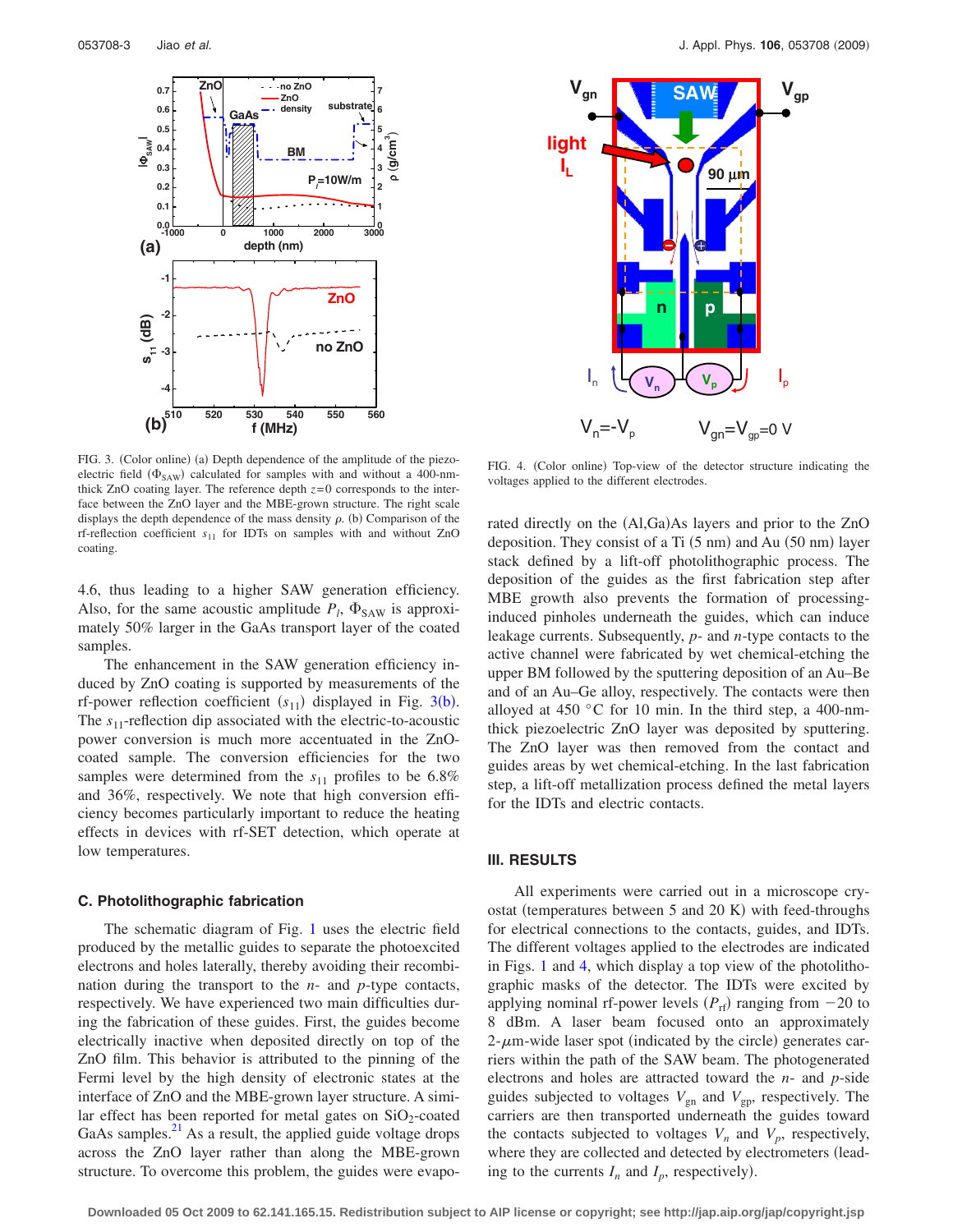<span id="page-3-0"></span>

FIG. 5. (Color online) PL images recorded as a function of (a) the rf-power  $(P_{\text{rf}})$  applied to the IDTs for fixed contact voltage  $V_n = -V_p = 1$  V and (b) the voltages  $V_n = -V_p$  applied to the *n*- and *p*-type contacts for a fixed rf-power  $P_{\text{rf}}$ = 2 dBm. The guides were kept at 0 V. The right panels display the PL intensity profiles along the transport path measured as a function of contact voltages (c)  $V_n = -V_p = 0$  V and (d)  $V_n = -V_p = 2$  V and rf power levels from  $-20$  to 15 dBm. The arrows in (c) and (d) showing the PL intensity decrease with the increase of rf-power from  $-20$  to 15 dBm.

## **A. Optically detected carrier transport**

Spatially resolved PL is a powerful tool to determine the efficiency of the electron-hole separation process as well as to map the spatial distribution of carriers during transport. In the PL experiments, a diode laser  $(\lambda_L = 765 \text{ nm})$  was employed as excitation source and the PL emitted along the transport path detected with spatial resolution by a cooled charge coupled device camera.

The two-dimensional images of Fig.  $5(a)$  $5(a)$  display the PL emitted along the transport path as a function of the rf-power ( $P_{\text{rf}}$ ) applied to the IDTs. The experiments were carried out by keeping the guides at zero potential and applying voltages of opposite polarities  $V_n = -V_p = 1$  V to the contacts. The SAW propagates from the top to the bottom of the diagrams, which were all drawn using the same color scale for the PL intensity. For low rf-power  $[P_{rf}=-20$  dBm, leftmost image in Fig.  $5(a)$  $5(a)$ , the SAW field is not strong enough to separate the electron-hole pairs generated at point G and transport them away. The distribution of the PL is then determined by the diffusion of carriers away from G. With increasing  $P_{rf}$ , the PL spread along the transport path while the emission at G reduces, thus indicating carrier transport [center image for  $P_{\text{rf}}$ =2 dBm as well as Fig. [5](#page-3-0)(c)]. The transport is also confirmed by the increase in the current collected at the contacts. The substantial recombination along the path observed in Fig.  $5(a)$  $5(a)$  for  $P_{rf} = 2$  dBm is attributed to carrier trapping and subsequent recombination and indicates low transport efficiency. For higher acoustic powers  $(P_{rf}=8$  dBm, rightmost plot), in contrast, the SAW becomes sufficiently strong to overcome trapping and prevent recombination during transport.

In addition to the SAW power, the contact voltages  $V_n$ and  $V_p$  applied to the contacts also play an important role in the transport efficiency. In order to illustrate this effect, Fig.

 $5(b)$  $5(b)$  displays PL profiles recorded for  $P_{\text{rf}}=2$  dBm and increasing contact voltages  $V_n = -V_p$  (from the left to the right panel). The PL intensity along the transport path reduces significantly for large contact voltages. The reduction is assigned to the enhanced spatial separation and transport of carriers induced by carrier attraction to the *p*- and *n*-type contacts, which prevents recombination. The combined effects of the acoustic power  $P_{\text{rf}}$  and contact voltages  $V_n$ =  $-V_p$  on the transport efficiency are illustrated in Figs. [5](#page-3-0)(c) and  $5(d)$  $5(d)$ . Here, the rf-power dependent PL integrated intensity across the SAW path is displayed as a function of the transport distance for  $V_n = -V_p = 0$  [Fig. [5](#page-3-0)(c)] and  $V_n = -V_p$  $=2$  V [Fig.  $5(d)$  $5(d)$ ]. Under a SAW, the PL intensity reduces at the generation point and a tail develops along the SAW propagation direction. This tail, however, reduces as the transport becomes more efficient for high acoustic powers and/or contact voltages.

#### **B. Electrically detected carrier transport**

The electrical characterization of the detector was carried out by generating carriers at the spot G in Fig.  $6(a)$  $6(a)$  using a pulsed laser beam with a wavelength of  $\lambda_L$ =805 nm, which is close to the minimum of the optical reflectivity in Fig.  $2(b)$  $2(b)$ . The laser pulse width is 100 ps and the repetition rate can be set between 10 and 40 MHz. Voltages of opposite polarities were applied to the  $n$ - and  $p$ -type contacts (i.e.,  $V_n = -V_p$ , as well as to the guides (i.e.,  $V_{\text{gn}} = -V_{\text{gp}}$ ). The current collected at the *n*-type  $(I_n)$  and *p*-type  $(I_p)$  contacts were measured using electrometers, as shown in Fig. [4.](#page-2-1) The guide currents have also been recorded  $(I_{\text{gn}}, I_{\text{gp}})$ . For an ideal device, one expects to have

$$
I_{\rm gn} = I_{\rm gp} = 0,\tag{1}
$$

$$
I_{\text{Total}} = I_n + I_p + I_{\text{gn}} + I_{\text{gp}} = 0. \tag{2}
$$

The last expression reflects the fact that an equal number of electrons and holes are generated by the incoming photons.

We define the photon collection efficiency (or detector quantum efficiency)  $\eta$  as the ratio between the number (per unit time) of electrically detected electrons (or holes)  $(N_{e,h}^c)$ and the incident photons flux  $(N_{ph})$  according to

<span id="page-3-1"></span>
$$
\eta = \frac{N_{e,h}^c}{N_{\text{ph}}} = \frac{\hbar \omega_L I_{p(n)}}{e I_L},\tag{3}
$$

where  $I_L$  is the incident light intensity. Note that  $\eta$  represents a lower limit for the internal quantum efficiency, since it does not take into account losses due to reflection or incomplete photon absorption in the active layer.

Figure  $6(b)$  $6(b)$  displays the evolution of the contact currents  $I_n$  and  $I_p$  as a function of acoustic power measured by illuminating the sample on the spot G indicated in Fig.  $6(a)$  $6(a)$ . The right scale of the plots shows the transport efficiency obtained from Eq.  $(3)$  $(3)$  $(3)$ . The guides were kept at 0 V during this measurement. Note that  $I_n$  and  $I_p$  have the same amplitude and different polarities, as expected from the collection of the same amount of photogenerated electrons and holes. In the absence of illumination, the reverse current remains very small (<10 pA) in the interval of reverse bias  $-4$  V <  $(V_p)$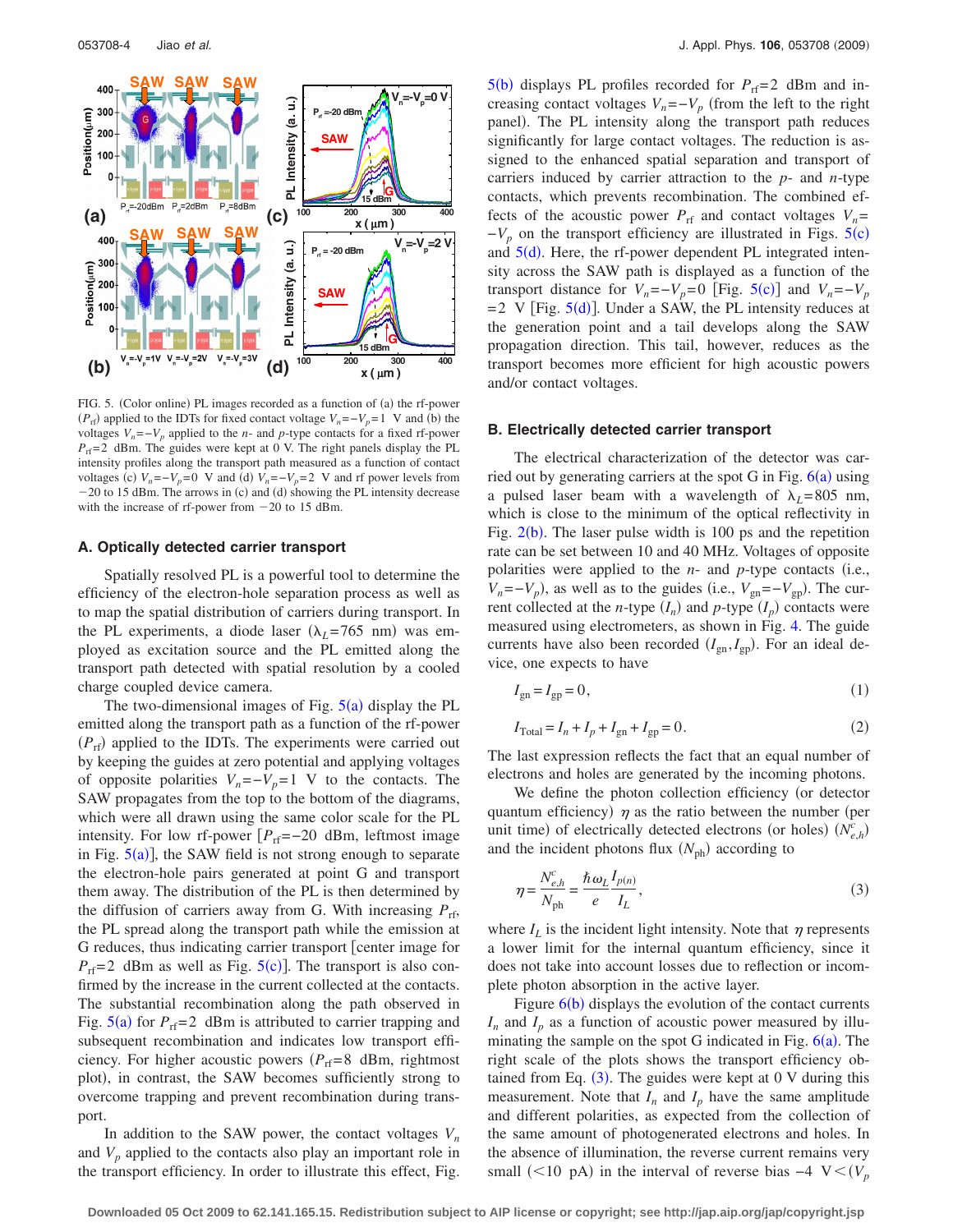<span id="page-4-0"></span>

FIG. 6. (Color online) (a) Schematic diagram of the detector displaying the position of the light generation spot situated close to the guides. Dependence of the collected currents *I<sub>n</sub>* and *I<sub>p</sub>* on acoustic power  $P_{\text{rf}}$  for illumination levels *I<sub>L</sub>*=5 nW recorded with (b)  $V_{\text{gn}} = -V_{\text{gp}} = 0$  V and (c)  $V_{\text{gn}} = -V_{\text{gp}} = 0.5$  V. (e) and (f) show the corresponding dependence obtained when the illumination spot is placed away from the metal guides, as indicated in (d). The right vertical scales display the collection efficiency as defined by Eq.  $(3)$  $(3)$  $(3)$ .

 $-V_n$   $\leq 0$  V. Under illumination, this current increases even in the absence of acoustic excitation due to the collection of photogenerated carriers that migrate to the contacts. For low rf powers  $(P_{\text{rf}} < -15 \text{ dBm})$ , the acoustic field is too weak to transport the photogenerated electrons and holes, resulting in low collection efficiency. Acoustic transport takes place for  $P_{\text{rf}}$  > -10 dBm, leading to a maximum transport efficiency of approximately 60%.

The metallic guides have the important function of creating independent transport channels for electrons and holes parallel to the SAW and directing the carriers toward the detection regions. The guiding action has been investigated by recording the contact currents for different guiding voltages, as indicated by the results for  $V_{\text{gn}}$ = $-V_{\text{gp}}$ =0.5 V in Fig.  $6(c)$  $6(c)$ . Interestingly, when the guides are biased and the illumination spot placed close to them [in the position indicated in Fig.  $6(a)$  $6(a)$ ],  $I_n = -I_p$  reach values close to their maximum even in the absence of acoustic excitation. In this case, the acoustic wave only leads to a moderate further increase in current. The high collection efficiency observed under these conditions is attributed to the fact that the in-plane electric field generated by the guides efficiently attracts carriers toward them. The carriers then drift underneath the guides toward the collecting contacts, thereby preventing the build up of a space charge layer and ensuring high collection efficiency.

A high carrier collection in the absence of acoustic excitation only takes place when the generation spot is located close to the guides. When the carriers are created away from the guides [cf. Fig.  $6(d)$  $6(d)$ ], the collection efficiency reduces significantly, as indicated by the curves recorded with  $V_{gn}$ =  $-V_{gp} = 0$  and 0.5 V in Figs. [6](#page-4-0)(e) and 6(f), respectively. The acoustic field is essential to improve carrier collection under these conditions. In the absence of guide voltages, the SAW increases the efficiency from 10% up to a maximum of approximately  $40\%$  [Fig.  $6(e)$  $6(e)$ ]. Finally, the high efficiency values of Fig.  $6(c)$  $6(c)$  can be recovered under the simultaneous application of an acoustic wave and guide voltage, as illustrated in Fig.  $6(f)$  $6(f)$ .

The dependence of the collection efficiency on the position of the illumination spots for different acoustic powers and guide voltages is summarized in Fig. [7.](#page-5-0) The results were obtained by recording the contact currents while scanning the laser spot along the line indicated in Fig.  $7(a)$  $7(a)$  using a fixed illumination intensity  $(I_L = 5 \text{ nW})$  and contact voltages  $(V_n = -V_p = 2$  V). The dashed and solid lines show the mea-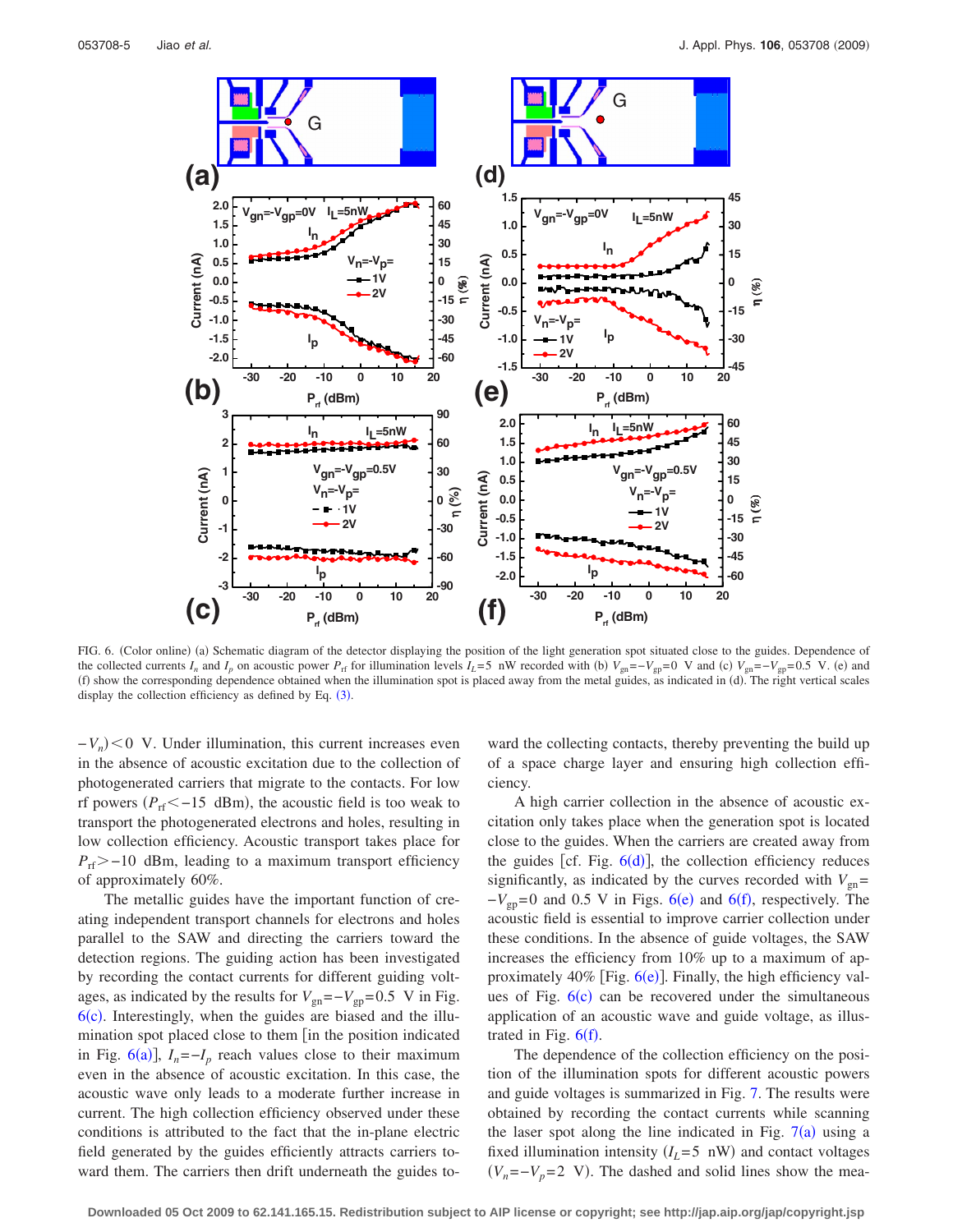<span id="page-5-0"></span>

FIG. 7. (Color online) Dependence of contact current  $I_n$   $(= -I_p)$  on the position of the laser spot recorded for illumination intensity  $I_L = 5$  nW and contact voltages  $V_n = -V_p = 2$  V. The dashed and solid lines were measured without acoustic excitation and with  $P_{\text{rf}}= 15$  dBm, respectively. The open and solid symbols were recorded using  $V_{\text{gn}}$ = $-V_{\text{gp}}$ =0 and 0.5 V, respectively.

sured  $I_n$  without acoustic excitation and with  $P_{\text{rf}} = 15$  dBm, respectively. The open and solid symbols show the effects of guide voltages  $V_{\text{gn}}$ = $-V_{\text{gp}}$ =0 and 0.5 V, respectively, on the collection efficiency (only  $I_n$  is displayed since  $I_p = -I_n$ ). As expected, the lowest collection efficiency is observed in the absence of acoustic excitation and guide bias  $V_{\text{gn}}=-V_{\text{gp}}$  $= 0$  V. Here, a significant collection only occurs close to the contacts (corresponding to  $x=150 \mu m$ ), where the carriers feel the field induced by the contact voltage. The application of either a SAW or of a guide voltage significantly improves the collection for illumination in-between the guides (150  $\langle x \times 300 \mu m \rangle$ . The collection efficiency exceeds 60% for distances  $x \le 300 \mu$ m. By taking into account that only 70% of the photons are converted into electrons and holes  $[cf. Fig.$  $2(b)$  $2(b)$ ], these overall efficiencies lead to transport efficiencies above 85%. Finally, note that a high collection efficiency for illumination away from the guides  $(x > 300 \mu m)$  can only be obtained under the simultaneous effects of a SAW and guide voltages.

We also investigated the effect of the illumination intensity on carrier collection. Figure [8](#page-5-1) shows the dependence of the collected current  $I_n$  on  $P_{\text{rf}}$  measured for different laser illumination intensities  $I_L$  (5, 15, and 50 nW) under guide voltages  $V_{\text{gn}} = -V_{\text{gp}} = 0$  (open symbols) and 0.5 V (solid symbols). The left vertical scale is normalized to the illumination intensity so as to become proportional to the efficiency  $\eta$ indicated by the right vertical scale. For ratios  $I_n/I_L$  $0.2$  A/W, the efficiency  $\eta$  does not depend on the illumination intensity. For higher ratios, however, a supralinear in-

<span id="page-5-1"></span>

FIG. 8. (Color online) Contact current  $(I_n = -I_p$ , normalized to the light intensity  $I_L$ ) as a function of acoustic power  $P_{\text{rf}}$  recorded for  $I_L$ =5 nW, 15 and 50 nW using  $V_n = -V_p = 2$  V and  $V_{gn} = -V_{gp} = 0$  V (hollow symbols) 0.5 V (solid symbols).

crease in  $\eta$  with illumination intensity is observed, leading to values in excess of 100% for  $I_L$ =50 nW. We attributed this behavior to an avalanche multiplication process at the lateral *p*-*i*-*n* junction at large carrier densities. The avalanche process requires that the carriers gain enough energy from the lateral electric field of the *p*-*i*-*n* junction so as to excite new electron-hole pairs. In order to substantiate this assumption, we display in Fig. [9](#page-5-2) the dependence of the detected current on the reverse bias applied to the contacts. These measurements were carried out without acoustic excitation by placing the light spot G as illustrated in Fig.  $6(a)$  $6(a)$  and keeping the guides at 0 V. In the absence of illumination, the reverse current remains very small  $(<10$  pA) down to reverse voltages  $V_{\text{pn}}$ =−4 V. Under illumination, the photocurrent at low reverse biases  $(0 \text{ V} > V_{\text{pn}} > -1.5 \text{ V})$  increases proportionally to the illumination intensity. For higher reverse voltages  $(V_{\text{pn}} < -1.5 \text{ V}$ , which correspond to the bandgap of GaAs), in contrast, we observe a much stronger dependence on illumination intensity. $22$  This behavior is consistent with the onset of avalanche multiplication, which can lead to collection efficiencies exceeding 100%.

<span id="page-5-2"></span>

FIG. 9. (Color online) Current vs reverse voltage characteristics of the  $p$ -*i*- $n$ junction recorded for laser spots in the absence of acoustic excitation of different intensities placed as in Fig.  $6(a)$  $6(a)$ . The vertical dashed line indicate the voltage *V* for which eV equals to GaAs bandgap.